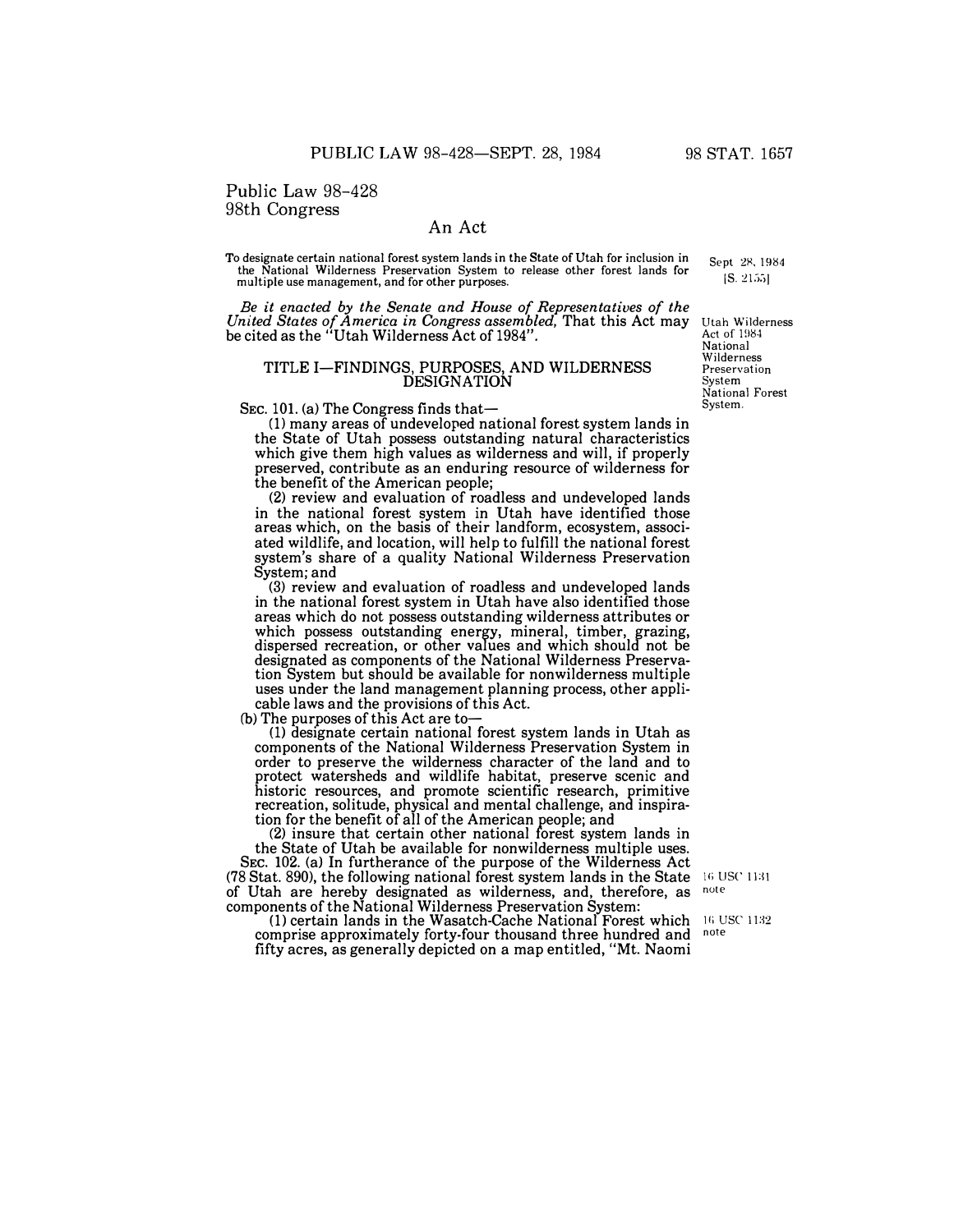Wilderness-Proposed", dated June 1984, and which shall be known as the Mount Naomi Wilderness;

(2) certain lands in the Wasatch-Cache National Forest which comprise approximately twenty-three thousand eight hundred and fifty acres as generally depicted on a map entitled "Wellsville Mountain Wilderness-Proposed", dated November 1983, and which shall be known as the Wellsville Mountain Wilderness;

(3) certain lands in the Wasatch-Cache National Forest which comprise approximately sixteen thousand acres as generally depicted on a map entitled "Mt. Olympus Wilderness-Proposed", dated August 1984, and which shall be known as the Mount Olympus Wilderness; (4) certain lands in the Wasatch-Cache National Forest which

comprise approximately thirteen thousand one hundred acres as generally depicted on a map entitled "Twin Peaks Wilderness-Proposed", dated June 1984, and which shall be known as the Twin Peaks Wilderness;

(5) certain lands in the Wasatch-Cache and Ashley National Forests which comprise approximately four hundred and sixty thousand acres as generally depicted on a map entitled "High thousand acres as generally depicted on a map entitled "High Uintas Wilderness-Proposed", dated June 1984, and which shall be known as the High Uintas Wilderness;

(6) certain lands in the Uinta National Forest which comprise approximately ten thousand seven hundred and fifty acres as generally depicted on a map entitled "Mt. Timpanogos Wilderness-Proposed", dated November 1983, and which shall be known as the Mount Timpanogos Wilderness;

(7) certain lands in the Uinta National Forest which comprise approximately twenty-eight thousand acres as generally depicted on a map entitled "Mt. Nebo Wilderness-Proposed", dated June 1984, and which shall be known as the Mount Nebo Wilderness;

(8) certain lands in the Manti-LaSal National Forest which comprise approximately forty-five thousand acres as generally depicted on a map entitled "Dark Canyon Wilderness-Proposed", dated November 1983, and which shall be known as the Dark Canyon Wilderness;

(9) certain lands in the Dixie National Forest which comprise approximately seven thousand acres as generally depicted on a map entitled "Ashdown Gorge Wilderness-Proposed", dated November 1983, and which shall be known as the Ashdown Gorge Wilderness;

(10) certain lands in the Dixie National Forest which comprise approximately twenty-six thousand acres as generally depicted on a map entitled "Box-Death Hollow Wilderness—Proposed",<br>dated June 1984, and which shall be known as the Box-Death Hollow Wilderness;

(11) certain lands in the Dixie National Forest which comprise approximately fifty thousand acres as generally depicted on a dated June 1984, and which shall be known as the Pine Valley Mountain Wilderness; and

(12) certain lands in the Wasatch National Forest which comprise approximately twenty-five thousand five hundred acres as generally depicted on a map entitled "Deseret Peak

16 USC 1132 note.

16 USC 1132 note

16 use 1132 note

16 usc 1132 note.

16 USC 1132 note

16 use 1132 note

16 use 1132 note.

16 use 1132 note

16 usc 1132 note

16 use 1132 note.

16 usc 1132 note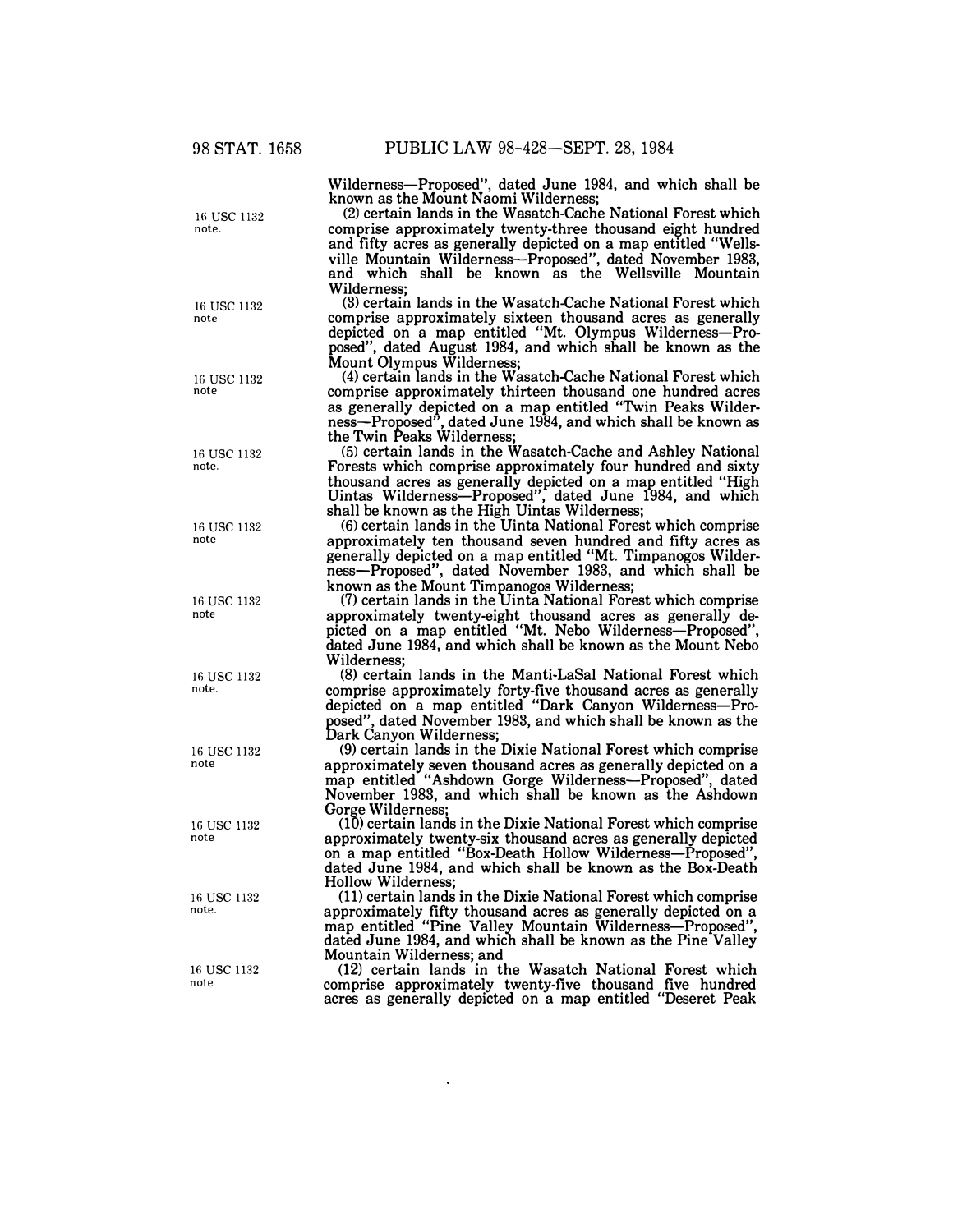Wilderness-Proposed", dated June 1984, and which shall be known as the Deseret Peak Wilderness.

(b) The previous classifications are hereby abolished: the Mount Timpanogos Scenic Area and the High Uintas Primitive Area.

SEc. 103. (a) As soon as practicable after the enactment of this Act, the Secretary of Agriculture shall file the maps referred to in this Act and a legal description of each wilderness area designated by this Act with the Committee on Energy and Natural Resources of the United States Senate and the Committee on Interior and Insular Affairs of the House of Representatives, and each such map and legal description shall have the same force and effect as if included in this Act: *Provided, however,* That correction of clerical and typographical errors in such legal descriptions and maps may be made. Each such map and legal description shall be on file and available for public inspection in the office of the Chief of the Forest Service, Department of Agriculture.

(b) Subject to valid existing rights, each wilderness area designated by this Act shall be administered by the Secretary of Agriculture in accordance with the provisions of the Wilderness Act of 1964 (78 Stat. 892) governing areas designated by that Act as wilderness areas, except that, with respect to any area designated in this Act, any reference in such provisions to the effective date of the Wilderness Act of 1964 shall be deemed to be a reference to the effective date of this Act.

## TITLE II-RELEASE OF LANDS FOR NONWILDERNESS USES

SEC. 201. (a) The Congress finds that-

**(1)** the Department of Agriculture has completed the second roadless area review and evaluation program (RARE **II);**

(2) the Congress has made its own review and examination of national forest system roadless areas in Utah and of the environmental impacts associated with alternative allocations of such areas.

(b) On the basis of such review, the Congress hereby determines and directs that-

(1) without passing on the question of the legal and factual sufficiency of the RARE II final environmental statement (dated January 1979) with respect to national forest lands in States other than Utah, such statement shall not be subject to judicial review with respect to national forest system lands in the State of Utah;

(2) with respect to the national forest system lands in the State of Utah which were reviewed by the Department of Agriculture in the second roadless area review and evaluation (RARE II) and those lands referred to in subsection (d), that review and evaluation or reference shall be deemed for the purposes of the initial land management plans required for such lands by the Forest and Rangeland Renewable Resources Planning Act of 1974, as amended by the National Forest Management Act of 1976, to be an adequate consideration of the suitability of such lands for inclusion in the National Wilderness Preservation System and the Department of Agriculture shall not be required to review the wilderness option prior to the revisions of the plans, but shall review the wilderness option when the plans are revised, which revisions will ordinarily occur on a ten-year cycle, or at least every fifteen years, unless,

16 usc 1600 note.

Conservation

Public<br>availability.

16 usc 1131 note.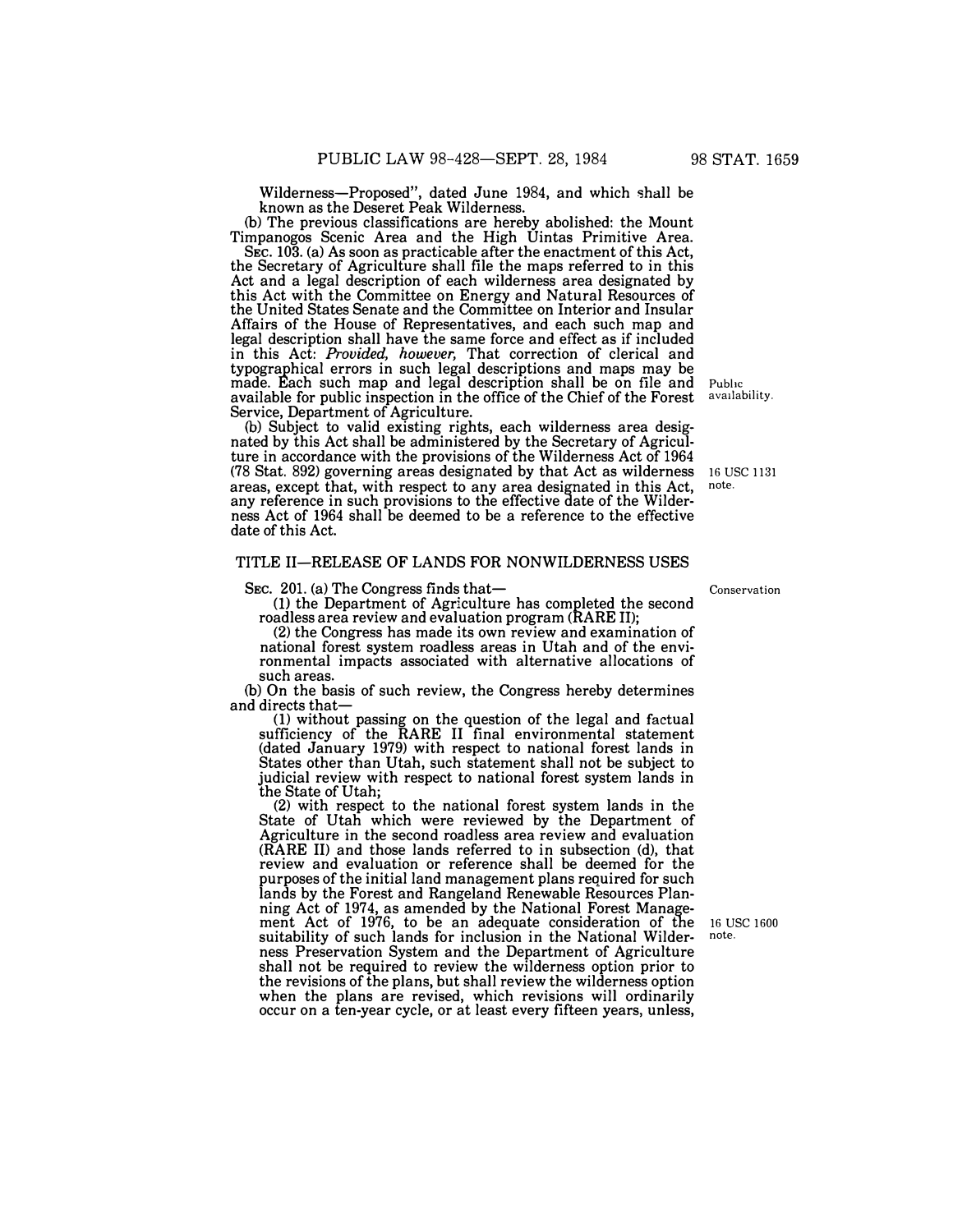prior to such time the Secretary finds that conditions in a unit have significantly changed;

(3) areas in the State of Utah reviewed in such final environmental statement or referenced in subsection (d) and not designated wilderness upon enactment of this Act shall be managed for multiple use in accordance with land management plans pursuant to section 6 of the Forest and Rangeland Renewable Resources Planning Act of 1974, as amended by the National Forest Management Act of 1976: *Provided,* That such areas need not be managed for the purpose of protecting their suitability for wilderness designation prior to or during revision of the initial land management plan;

(4) in the event that revised land management plans in the State of Utah are implemented pursuant to section 6 of the Forest and Rangeland Renewable Resources Planning Act of 1974, as amended by the National Forest Management Act of 1976, and other applicable law, areas not recommended for wilderness designation need not be managed for the purpose of protecting their suitability for wilderness designation prior to or during revision of such plans, and areas recommended for wilderness designation shall be managed for the purpose of protecting their suitability for wilderness designation as may be required by the Forest and Rangeland Renewable Resources Planning Act of 1974, as amended by the National Forest Management Act of 1976, and other applicable law; and

(5) unless expressly authorized by Congress, Department of Agriculture shall not conduct any further statewide roadless area review and evaluation of national forest system lands in the State of Utah for the purpose of determining their suitability for inclusion in the National Wilderness Preservation System.

(c) As used in this section, and as provided in section 6 of the Forest and Rangeland Renewable Planning Act of 1974, as amended by the National Forest Management Act of 1976, the term "revision" shall not include an "amendment" to a plan.

(d) The provisions of this section shall also apply to-

(1) those national forest system roadless areas in the State of Utah which were evaluated in any unit plan or which are being managed pursuant to a multiple use plan; and

(2) national forest system roadless lands in the State of Utah which are less than five thousand acres in size.

### TITLE III-MISCELLANEOUS PROVISIONS

#### GRAZING IN WILDERNESS AREAS

Livestock

note.

16 USC 1133 and the Wilderness Act and section 108 of Public Law 96-560. SEC. 301. (a) Grazing of livestock in wilderness areas established by this Act, where established prior to the date of the enactment of this Act, shall be administered in accordance with section 4(d)(4) of

(b) The Secretary is directed to review all policies, practices, and regulations of the Department of Agriculture regarding livestock grazing in national forest system wilderness areas in Utah in order to insure that such policies, practices, and regulations fully conform with and implement the intent of Congress regarding grazing in such areas, as such intent is expressed in this Act.

16 USC 1604

16 USC 1600 note

16 USC 1604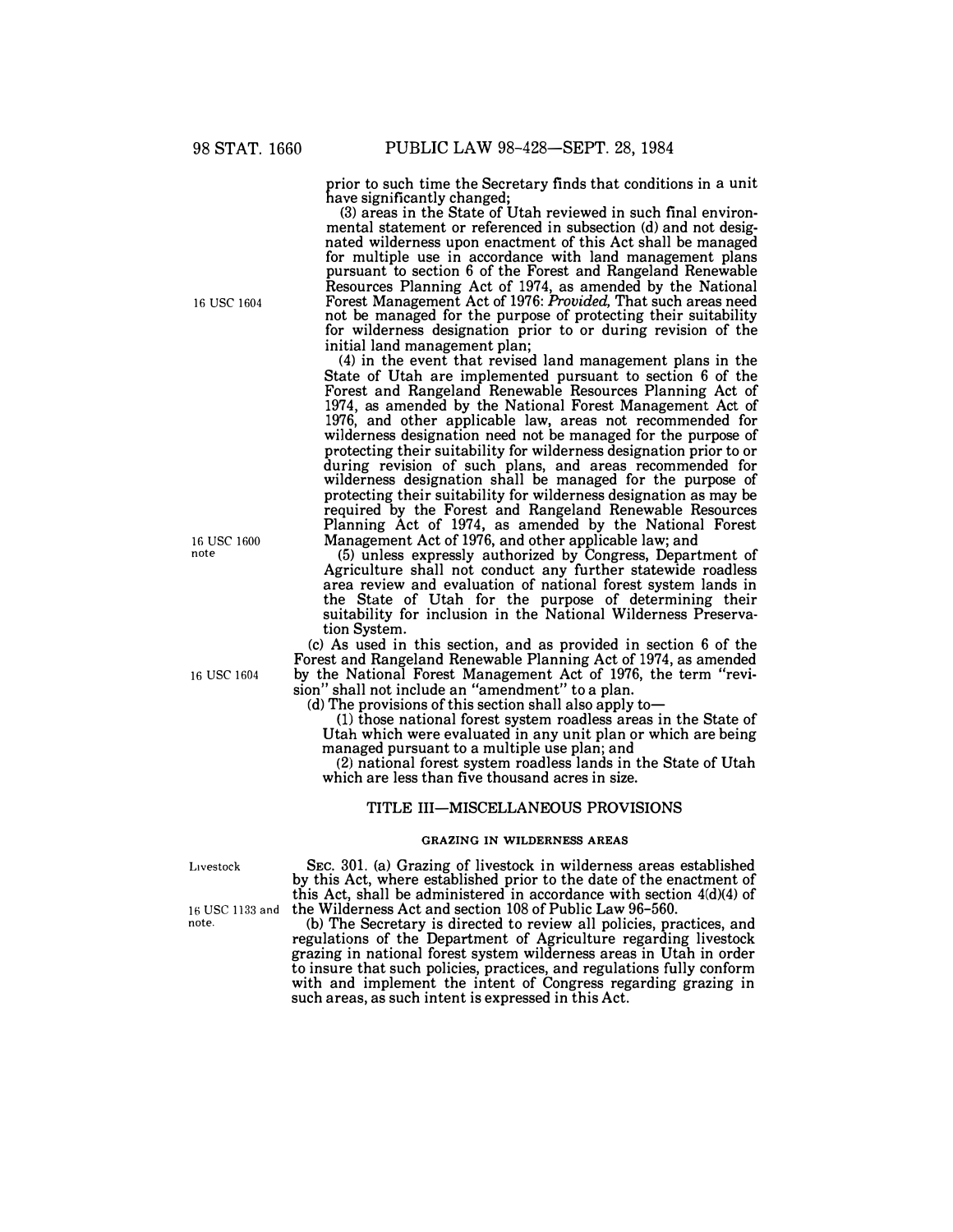(c) Not later than one year after the date of the enactment of this Act, and at least every five years thereafter, the Secretary of Agriculture shall submit to the Committee on Interior and Insular Affairs of the United States House of Representatives and to the Committee on Energy and Natural Resources of the United States Senate a report detailing the progress made by the Forest Service in carrying out the provisions of paragraphs (a) and (b) of this section.

## **STATE WATER ALLOCATION AUTHORITY**

SEC. 302. (a) As provided in section  $4(d)(7)$  of the Wilderness Act of 1964, nothing in this Act shall constitute an express or implied claim or denial on the part of the Federal Government as to the exemption from Utah water laws.

(b) Within the Mount Naomi, Wellsville Mountain, Mount Olympus, Twin Peaks, High Uintas, Mount Nebo, Pine Valley Mountain, Deseret Peak, Mount Timpanogos, and Ashdown Gorge Wilderness areas as designated by this Act, the Forest Service is directed to utilize whatever sanitary facilities are necessary, including but not limited to vault toilets which may require service by helicopter, to insure the continued health and safety of the communities serviced by the watersheds in such wilderness areas in the State of Utah; furthermore, nothing in this Act shall be construed to limit motorized access and road maintenance by local municipalities for those minimum maintenance activities necessary to guarantee the continued viability of whatsoever watershed facilities currently exist or which may be necessary in the future to prevent the degradation of the water supply in such wilderness areas within the State of Utah, subject to such reasonable regulations as are deemed necessary by the Secretary of Agriculture.

(c) As provided in section 4(d)(8) of the Wilderness Act of 1964, nothing in this Act shall be construed as affecting the jurisdiction or responsibilities of the State of Utah with respect to wildlife and fish in the national forests in Utah.

### **PROHIBITION ON BUFFER ZONES**

SEC. 303. Congress does not intend that designation of wilderness areas in the State of Utah lead to the creation of protective perimeters or buffer zones around any wilderness area. The fact that nonwilderness activities or uses can be seen or heard from areas within the wilderness shall not, of itself, preclude such activities or uses up to the boundary of the wilderness area.

### **MINERAL RESOURCES**

SEC. 304. In furtherance of section 4(d)(2) of the Wilderness Act and the policies of the National Materials and Minerals Policy, Research and Development Act (94 Stat. 2305), the Secretary of the Interior shall continue to make assessments of the mineral potential of national forest wilderness areas in the State of Utah, on a recurring basis, consistent with the concept of wilderness preservation, in order to expand the data base with respect to the mineral potential of such lands.

SEC. 305. Within the Mount Naomi, Wellsville Mountain, Mount Olympus, Mount Nebo, Twin Peaks, High Uintas, Pine Valley Mountain, Mount Timpanogos, and Deseret Peak Wilderness areas as

30 USC 1601 note.

16 USC 1133

Report.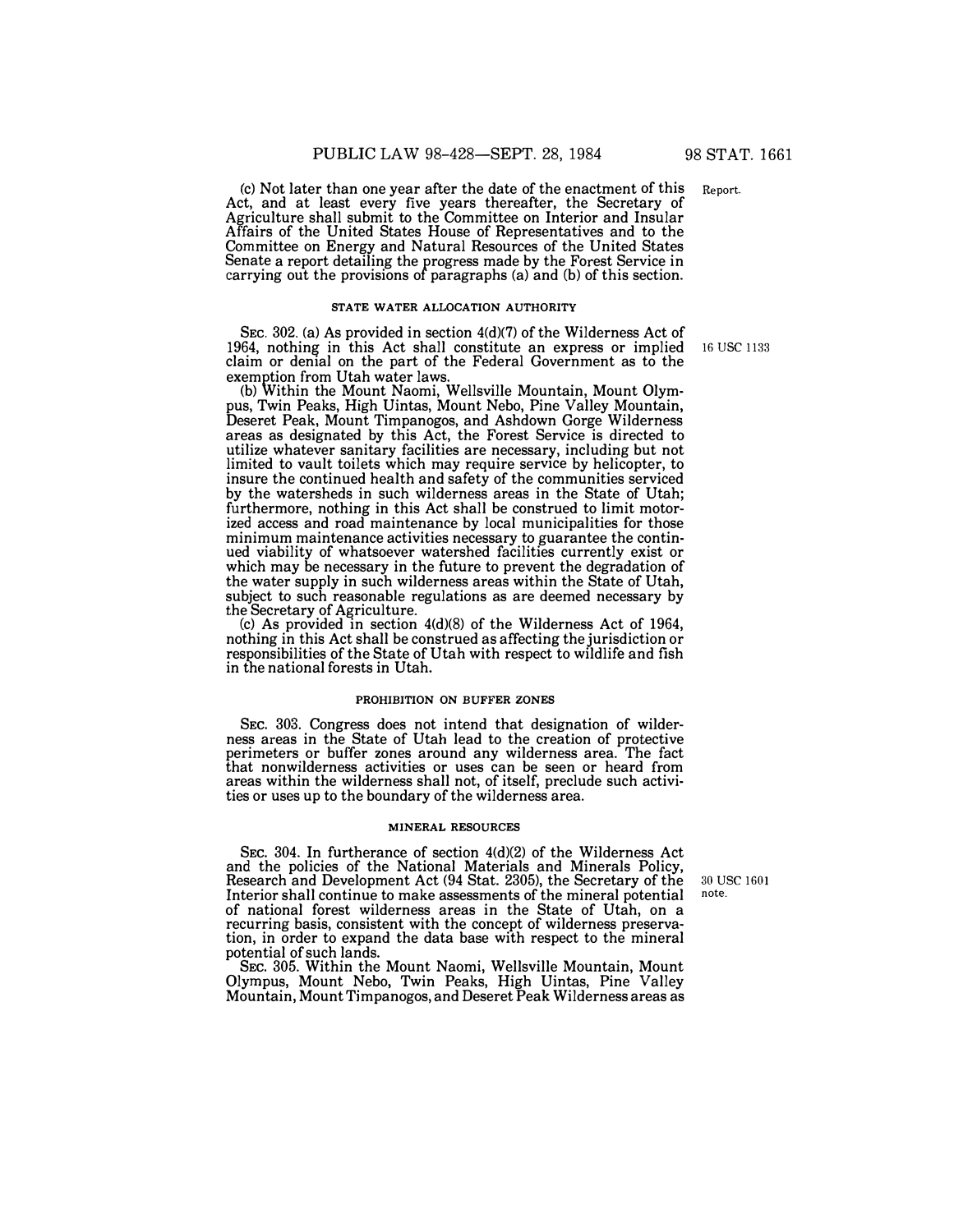**designated by this Act the provisions of the Wilderness Act shall not be construed to prevent the installation and maintenance of hydro logic, meteorologic, climatological, or telecommunications facilities, or any combination of the foregoing, or limited motorized access to such facilities when nonmotorized access means are not reasonably available or when time is of the essence, subject to such conditions as the Secretary of Agriculture and the Secretary of the Interior deem desirable, where such facilities or access are essential to flood warning, flood control, and water reservoir operation purposes. SEC. 306. (a) Certain lands adjacent to the Box-Death Hollow** 

**Wilderness as designated in section 102 of this Act, and generally depicted as the "Antone Bench Area" and Areas 2, 3, 4, and 5 on a**  depicted as the "Antone Bench Area" and Areas 2, 3, 4, and 5 on a map entitled "Box-Death Hollow Wilderness—Proposed", dated **June 1984, shall, subject to valid existing rights and until Congress determines otherwise, be managed in accordance with the following provisions:** 

**(1) all lands within the Areas are hereby withdrawn from all forms of appropriation under the mining laws and from disposition under all laws pertaining to mineral and geothermal leasing and all amendments thereto, except that the Secretary of the Interior is hereby authorized to issue competitive leases for carbon dioxide within the Areas for a period of five years from the date of enactment of this Act;** 

**(2) a lease issued for carbon dioxide in the Area shall be for a period of ten years and for so long thereafter as carbon dioxide is produced annually in commercial quantities from that lease:**  *Provided,* **That an area covered by a lease shall be withdrawn from further carbon dioxide leasing or lease extension in the event production in commercial quantities from the lease is not occurring within ten years of the date of issuance of the lease; and** 

**(3) exploration in· the Antone Bench area shall be permitted only by helicopter or other methods which do not involve road construction or other significant surface disturbance.** 

**(b) In the event development of a lease within the Antone Bench area is proposed, the following provisions shall apply:** 

**(1) road construction shall be limited to the minimum standards necessary for proper development of the carbon dioxide** 

**resource consistent with safety requirements; (2) roads, pipelines, electric lines, buildings, compressor stations and other facilities shall, to the maximum extent practi cable consistent with economic extraction of the carbon dioxide resource, be camouflaged, constructed and located in a manner that will minimize visual, noise or other intrusions in the area and in the surrounding wilderness area;** 

**(3) fill material, gravel and other material used for road and facility construction shall be obtained from outside the wilderness area;** 

**(4) road or facility construction shall be limited, to the maximum extent practicable, to seasons or periods where there will be minimum impacts on recreation or wildlife uses;** 

**(5) roads shall be used only in conjunction with carbon dioxide development operations and shall be closed to all other vehicu-**

**lar use, but shall be open for foot or horse travel; (6) all roads or other facilities within the area shall, when no longer needed for carbon dioxide production, be removed and reclaimed to a condition of being substantially unnoticeable;**